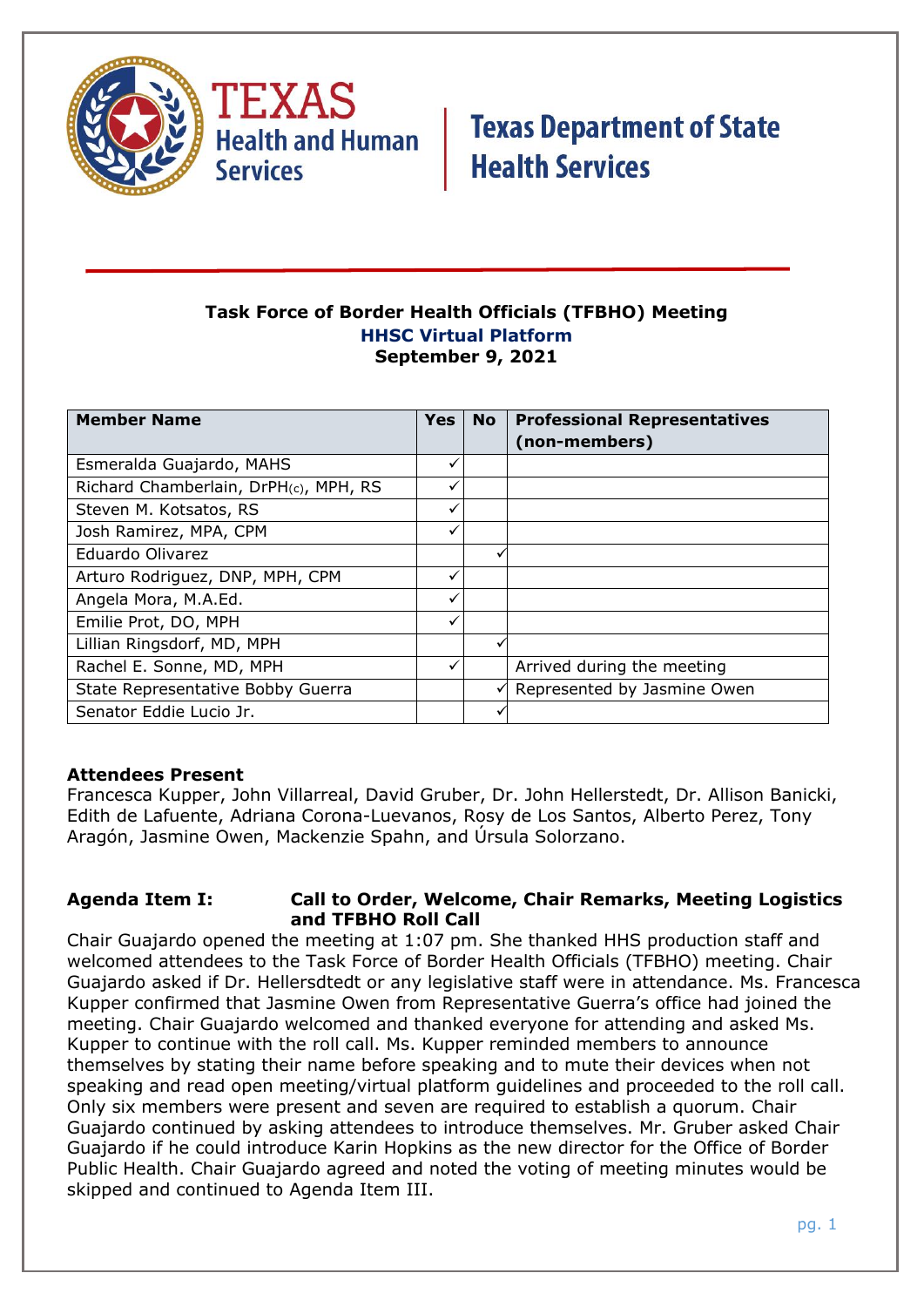



#### **Agenda Item III: Update: Announcement and COVID-19 Vaccine** (inverted order)

Chair Guajardo welcomed Mr. Gruber and Mr. Aragon. Mr. Aragon, Immunization Unit Director (DSHS), initiated the COVID-19 Vaccine Update by stating that 16.7 million people in Texas had received at least one vaccine dose to date, equating to about 69% of the population for those 12 years of age and older. Approximately 14 million people are fully vaccinated (two doses of Pfizer or Moderna vaccines or a single dose of the Johnson & Johnson vaccine), which is approximately 29 million doses administered. He also explained that booster vaccines were approved for immunocompromised individuals and asked Mr. Gruber to continue with his update.

Associate Commissioner David Gruber introduced Karin Hopkins as the new director for the Office of Border Public Health. He spoke of her expertise including her master's degree in international public health. Chair Guajardo welcomed Ms. Hopkins on behalf of all members. She then asked Mr. Aragon about any guidance on booster vaccines. She expressed her concern regarding census counts due to high amounts of older residents, known as winter Texans, and uncounted migrant residents. Mr. Aragon confirmed that the official booster guidance was expected on September 20 and reiterated the good news of border counties having higher than average vaccination rates. Chair Guajardo mentioned that she looked forward to learning of the new guidance and thanked both Mr. Aragon and Mr. Gruber.

Chair Guajardo announced that Mr. Josh Ramirez had joined the meeting. Ms. Kupper confirmed that a quorum was reached. Chair Guajardo continued the meeting by returning to agenda item II in order to approve meeting minutes.

# **Agenda Item II: Consideration of May 20, 2021 and July 15, 2021, Meeting Minutes** (inverted order)

Chair Guajardo asked members to review the May 20, 2021 and July 15, 2021 Meeting Minutes. She asked for a request for a motion to approve the draft meeting minutes. Mr. Ramirez provided the first while Mr. Steve Kotsatos seconded the motion. Ms. Kupper initiated a roll call vote to approve the meeting minutes. The motion carried and the minutes were approved for both meetings.

# **Agenda Item IV: Review Recommendations Narratives (COVID-19) as part of the short-term plan**

Chair Guajardo reviewed the COVID-19-related recommendations with members. Members discussed their views related to each recommendation. A motion to add nursing homes to the fifth recommendation was commenced. A motion was made by Dr. Sonne and it was seconded by Mr. Kotsatos. A roll call vote confirmed that the addition was accepted. The short-term plan recommendations are as follows: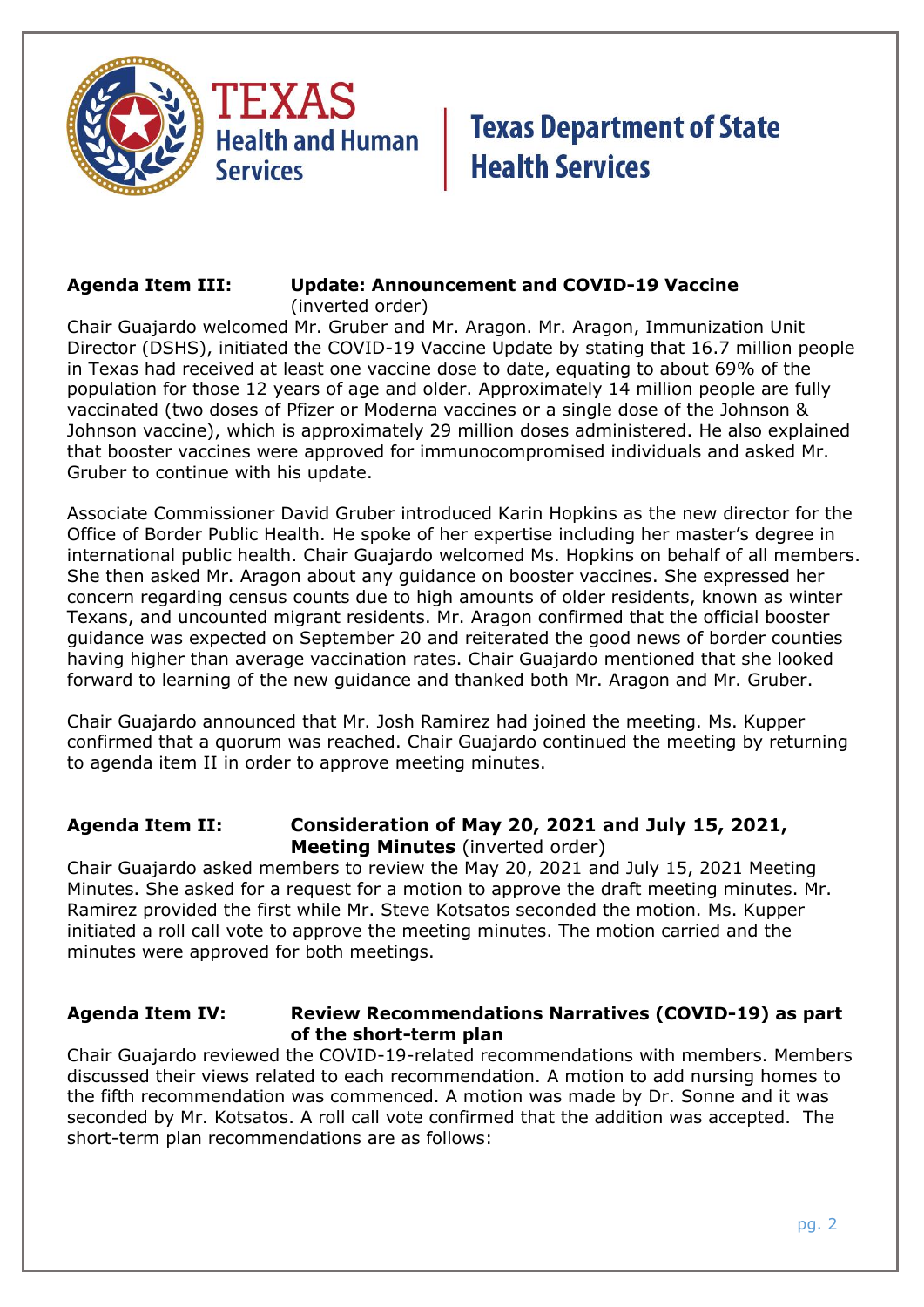

- Complete the border surveillance and laboratory capacity assessment and expand it to include capabilities for laboratories to report results and positivity rates directly to local health departments
- Establish and make available local laboratory and testing capabilities available to border public health departments that is regularly available and accessible at low to no cost including university agreements and state labs
- Strengthen and support strategies to improve coordination with Mexico via the Office of Border Public Health
- Involve the School Health Advisory Council in the school response plans to communicable disease reporting/outbreaks, including COVID-19, school ventilation, food/safety preparation and preventative measures
- Conduct a survey on ventilation and air-conditioning in coordination with the Texas Education Agency and Health and Human Services Commission in nursing home and school facilities
- Add COVID-19 surveillance of premature births to the Birth Defects Program at DSHS.

# **Agenda Item V: Discussion: Long-term Plan Recommendations**

Chair Guajardo asked each subcommittee lead to review the narratives of their recommendations as part of the long-term plan.

#### Border Public Health Infrastructure:

Chair Guajardo started by reading the narrative discussion for Border Public Health Infrastructure. There was a discussion among members, but it did not result in any major edits to the original recommendations.

#### Communicable Diseases:

Dr. Prot read her narrative discussions regarding Communicable Diseases. She referenced that Recommendation B regarding a multi-disciplinary team was included in SB 1312. Members discussed the topics and decided to edit them with more detailed language. Dr. Prot suggested editing the recommendation specifying the language for Recommendation B to include epidemiological outbreak investigations in response to communicable diseases that would entail the need for bilingual staff, nurses, contact tracers and other staff. Dr. Prot also mentioned that Recommendation D regarding the Adult Safety Net and Texas Vaccines for Children Program was previously suggested by Dr. Ringsdorf. It was moved from Maternal Child Health to Communicable Diseases. She asked members for their ideas on whether to keep, edit or omit the recommendations. Members discussed the matter and members decided to keep it.